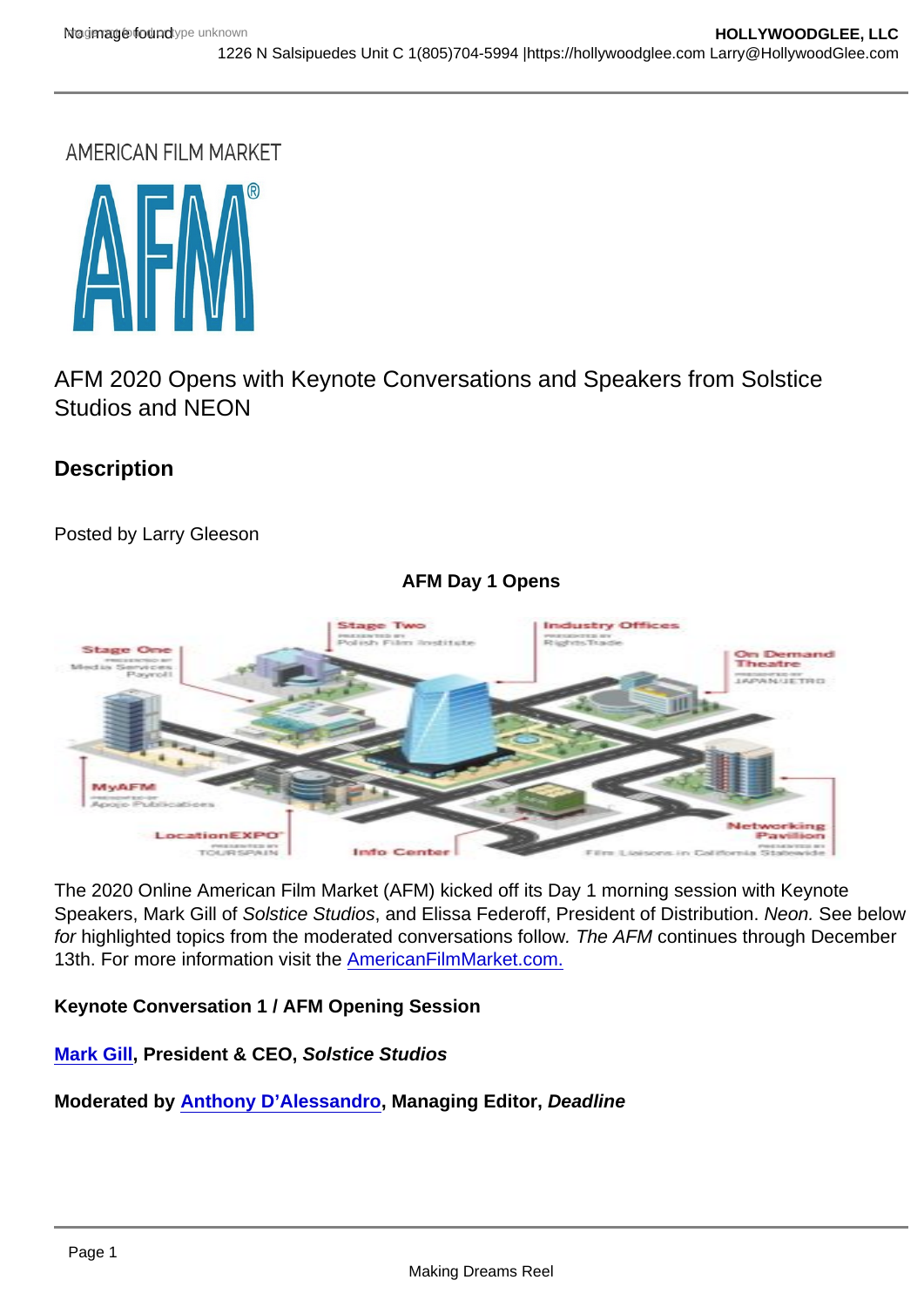# **On releasing Unhinged into theatres:**

"Our idea was that we could be first and probably elevate a film of an otherwise modest budget of \$33 Million Dollars against Tenet which is hundreds of millions of dollars or Mulan and that we might have an opportunity to elevate the movie. And that is actually what happened. But it wasn't for the faint at heart because we had five release dates. Every time we thought it was done another outbreak would happen somewhere in the US or theatres wouldn't open or Tenet would move. It was just the hardest thing I've ever done and I've been doing this for a long long time."

# **On his perceptions of the theatrical landscape before releasing Unhinged and what he learned:**

"It looked like Asia was well ahead of the US and Europe certainly too so we allowed the international folks to release first which is not all that common and it worked out great….What we were looking at were three things you have to get to line up. There are three sets of planets: There are the theatre owners obviously. There were other distributors, notably Warner Bros. for Tenet and at that time Disney with Mulan. And then, of course, there's the public health situation. Our theory was if we waited until Fall things could easily get worse – which is what we see happening. Our thought was that in the Summer we had a chance. And going first was important since no one else wanted to do it. I'm glad we did. It worked out well for us but it was also an important statement to make about why theatres matter and that people would go."

#### **Other Countries and Pandemic give hope.**

"You've got more and more films pushing, FOX has just moved a couple of things. It just does not look good. So I was glad to see Pfizer released good news about a possible vaccine. That's clearly going to be key. The other thing that is incredibly heartening in the long-run is if you look at Japan and China and Korea, where the public health situation is under control, they're breaking records. So, people like going to the movies. They just want to do it in a way that allows them to relax and enjoy and feel comfortable doing it and not enough of them are right now in the US."

# **On what makes a film like Unhinged ripe right now for the current marketplace.**

"I have three theories about that. The first is the movie has to be good enough. The second is, for some reason men seem to be a little more willing to go to theatres than women. And third is that it's a good way to blow off some steam. We're all living in a very very tense time. Unemployment is high. Everything is uncertain. It's tough for everybody. So if there's a chance to go and just enjoy some craziness on the screen as opposed to the craziness in our real lives, that's what the exit polls are telling us that people are liking about these kinds of movies."

# **Why Solstice stuck to a full theatrical release for Unhinged.**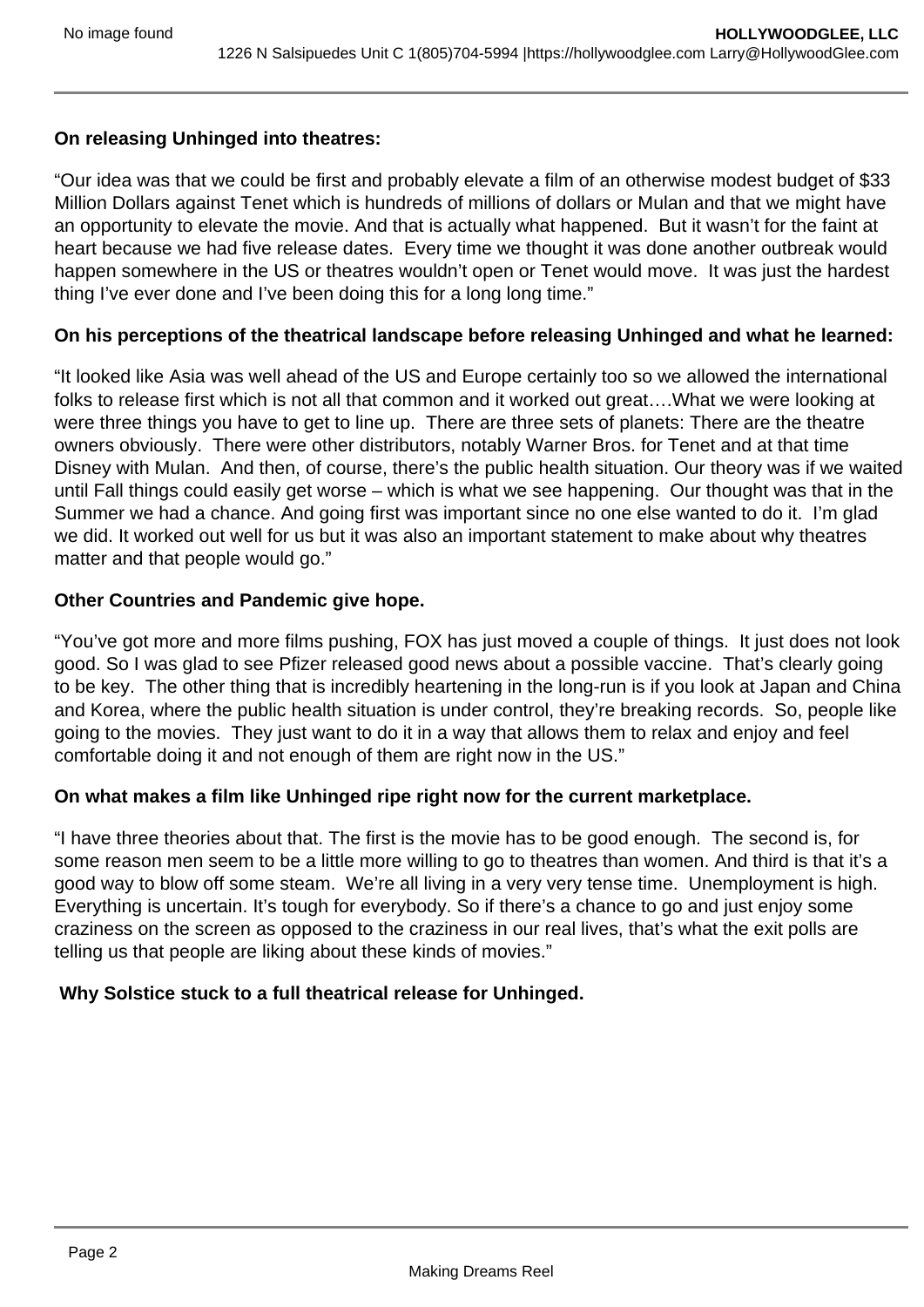"Where possible, we want to be in theatres. That's what we're [Solstice Studios] all about so as others are running from it – you'll see the majors making fewer movies for theatres which were cominganyway but are now just accelerated – that will create more opportunity in the long run for mid-sizedfilms to run in the way that they used to. The impressive list of films that the AFM has been a part offor the last 40 years, those are precisely the kinds of films that are going to benefit from this once thereis a vaccine."

On the potential of having a shortage of films for the international markets by next year. Will we hit a dry spot?

"What we're starting to see from the production side is a number of movies gearing up for late winter or early spring starts. But that means they're delivered a year from then so by the time we get to Cannes or certainly Toronto I think there is going to be a shortage of films."

#### On Good Joe Bell

"We bought Good Joe Bell for the world which means that we will sell it internationally after we're done doing a little bit of work on the film. I thought it was very very strong but not quite where it needed to be in terms of hitting critical mass. It will be done in the next  $2\frac{1}{2} - 3$  weeks and then we need to probably take it to Berlin and we're looking at releasing it for Academy Award consideration – which is by February 28<sup>th</sup> this year. I've never seen that before. It's an emotionally compelling film. We all unanimously agreed on that which never happens."

#### On Selling International

"We have chosen so far to just sell the movies one at a time to independent distributors in all the key markets. It's worked out surprisingly well. It was fascinating working with all these distributors as they were facing what we were which was essentially 'Is our country going to be open? Are the cinemas going to be open? Is anybody going to go?' And what was just so impressive was how many of them – whether it was the UK or France or Australia or Italy, there are so many countries that did so well with the movie [Unhinged]. The reality is that on this movie we got out alive and getting out in a pandemic was quite an achievement. A huge part of that was the international distributors taking a lot of risk in trying to do what we did, and in some cases doing it even better than we did. Australia was blow out good for example and this was with 30% of their country closed."

# Keynote Conversation 2 / AFM Opening Session

Left to right, Brent Lang and Elissa Federoff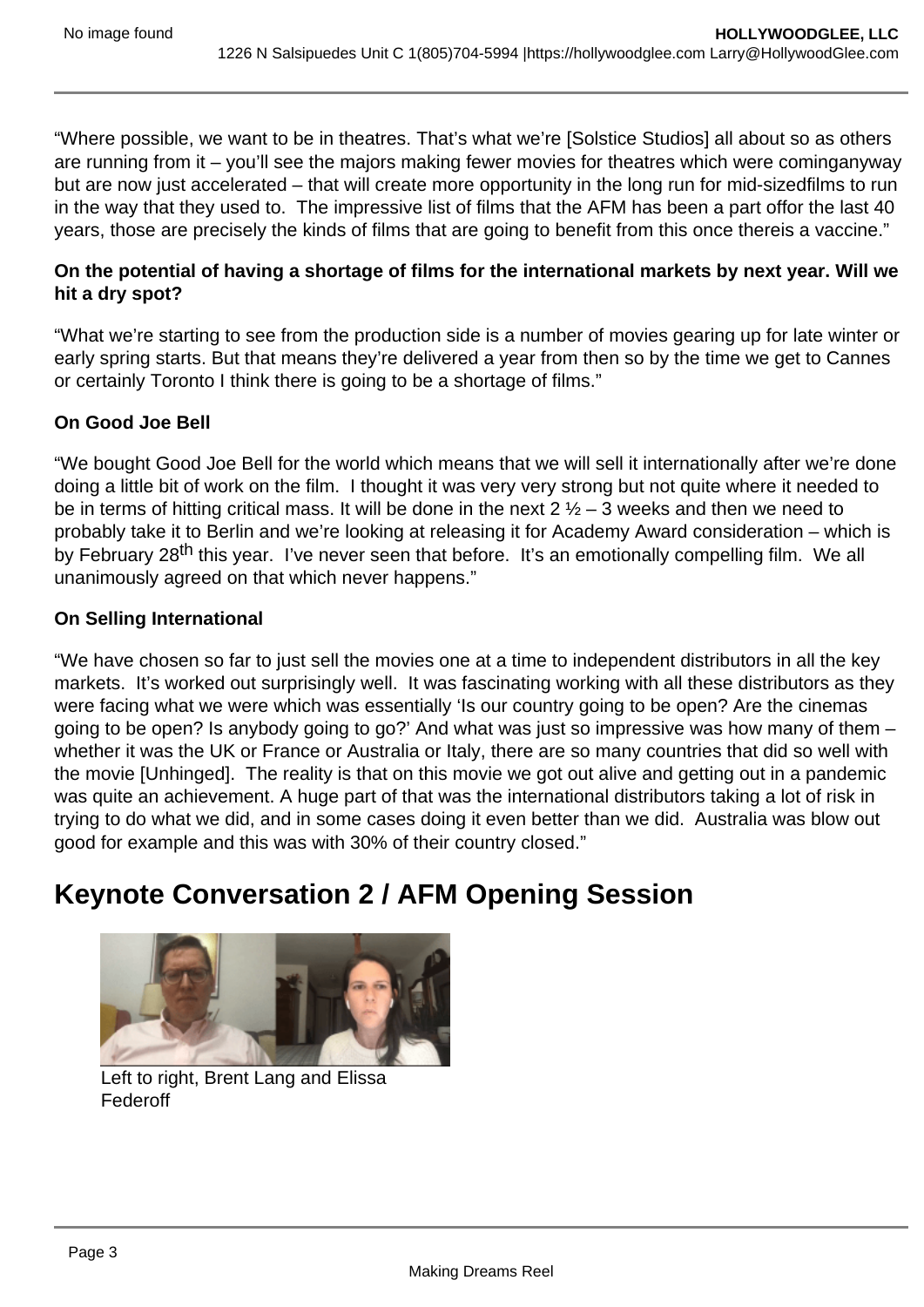[Elissa Federoff](https://americanfilmmarket.com/attendee/2020-speaker-bios-d-f/#EFederoff) , President of Distribution, NEON

Moderated by [Brent Lang](https://americanfilmmarket.com/attendee/2020-speaker-bios-j-l/#BLang) , Executive Editor, Film & Media, Variety

On theatrical coming back.

"We know that audiences will come back to the movie theatres. That the theatrical landscape will be vibrant again. This is very exciting news about the vaccine because potentially it makes the span of time a little shorter…"

"We've always projected we would be back and our movies would be in those theatres. We love the cinema so much. It is the best way to see a movie I truly believe there is no virtual offering, there is no streaming equivalent there's no digital equivalent to being in a movie theatre with an audience having a completely immersive experience in the dark, no phones, no talking, no distractions and of the audience being a character in that film. That really changes the whole dynamic."

On how NEON has adapted a pandemic strategy in the short term.

"Over the pandemic, we've released a ton of films. We've released more films than probably the majority of our independent counterparts have. We've been buying films, we've been producing films. We've taken this opportunity to pivot our strategy and release our films digitally and with Hulu."

"Ammonite, we are releasing this Friday in theatres and then we're putting it on PVOD on the 4<sup>th</sup> of December. This is the first PVOD release that we've done and we're really excited about it. Inside this pandemic and inside this award season, this is a highly strategic way that we are releasing this film. LA is not open, New York is not open, San Francisco is not open so we don't see the theatrical box office at this moment to be the same as it has been in the past and we believe it will be in the future. This has been previously very very successful for us when we released Bachelorette for example or Snowpiercer – the VOD was so robust that it actually made the film just as viable as if we had put it in theatres and spent the P&A. So this works great for Ammonite. We have several other movies on our slate and we would absolutely love them to see them in theatres. We have Gunda, we have The Killing of Two Lovers, we have several other films for next Spring that we have not yet slotted for our release calendar and fingers crossed theatres are back and everyone is going."

On why they've been so active releasing films during this time.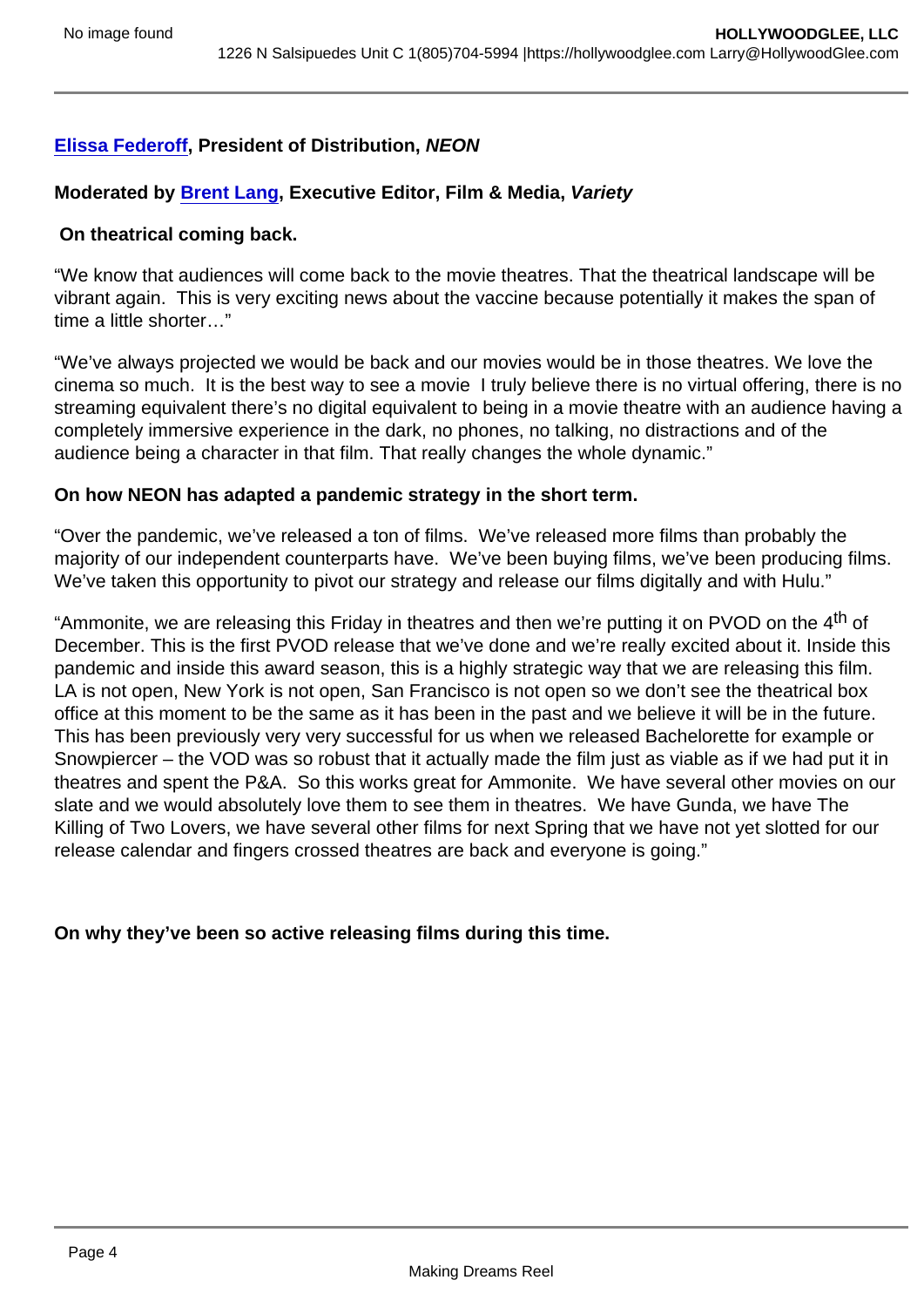"Independent film has always been a very very difficult business. It's always been hard to releasethese films. We've always found challenges in the marketplace with theatres even when every screenwas open. We've always felt the competitive nature of the business. When tentpoles were there whenother independent films were there and we were all vying for our spot. So we've always been upagainst something and it's never stopped us. We truly want to bring films to people. We want to bringthem out when people want to see them the most which are now when they want to be fulfilled bysomething. Our films and a lot of Independents are, in some cases, so much more important than thetentpoles because they reach so many different audiences and really specific niche audiences whomay not find something in the digital space."

"We really wanted to stay relevant and bring, buy, and release films at a time when production is struggling, and the exhibition is struggling. We want to support artists. So much of this time period has been in doubt and we don't know when we will 'get back to normal'. I don't think we should wait to get 'back to normal'. We should pivot and figure out strategies that will help us now."

#### **View on Drive-in Theatres.**

"I think what has shifted is that they typically were seen as theatres that only play very commercial films. They haven't been in the space of anything really different. And now they're playing the independent film for the first time. They're playing art releases. They're playing movies from smaller companies and not just the major studios and that's what has shifted so much about drive-ins. We love having them in our plans. People feel safe. I see them sticking around. I think we've opened up both the audiences for Drive-ins and the theatres themselves to think more about independent film."

# **On Windows Shifting**

"The reality is that multiplatform releases have always been around. We've always had then as part of our strategy for certain kinds of releases and many other companies have as well. We're no stranger to the short window or the multi-platform release. What's exciting about right now is that the studios are kind of acknowledging it as a way to release a film. NEON is not a company that believes every film is one size fits all – there will always be films for us and for the entire world that will need a very long and thought out release in theatres for 180 days before they go to VOD. We love those. Films like Honeyland. We would have never released that in any other way than a long thought out release. Parasite the same thing. But then there have been other films like Snowpiercer that we did a compressed window and we put it on VOD and it was very very successful for us. It made in excess of \$10 Million on VOD. And the fact that we can be flexible, I think just opens up many more avenues in our business."

Stay tuned for the upcoming **"Spotlight on Russia"** coverage!